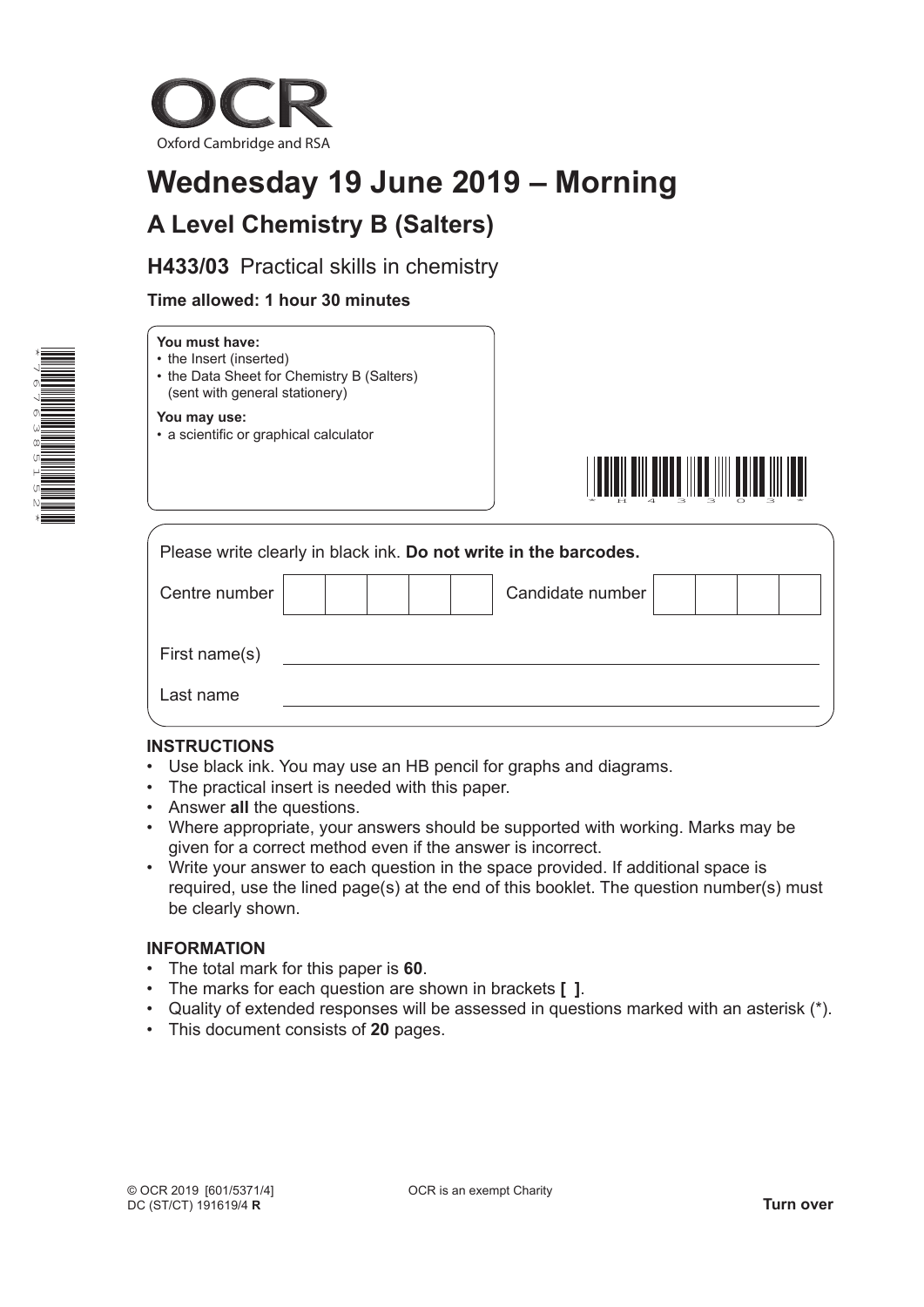#### Answer **all** the questions.

**1** A student taking A level chemistry and biology was researching the use of polymers in medicine. These are sometimes called biopolymers.

The student found that one of the most frequently used biopolymers is polylactic acid, PLA. PLA is made from lactic acid.

O OH OH

**Lactic acid**

**(a)** Lactic acid is a chiral molecule.

Explain the term **chiral** in this context and use 3-D structures to help your explanation.

Explanation ............................................................................................................................... ...................................................................................................................................................

**Structures** 

 **[3]**

**(b)** The structure of PLA is shown below.

O O n

 **PLA**

PLA has a wide variety of uses. One use is in biodegradable medical devices (e.g. screws and plates that are expected to biodegrade within 6–12 months).

 **(i)** Name the functional group in PLA and suggest the **type** of reaction that occurs when PLA biodegrades.

........................................................................................................................................... ...................................................................................................................................... **[2]**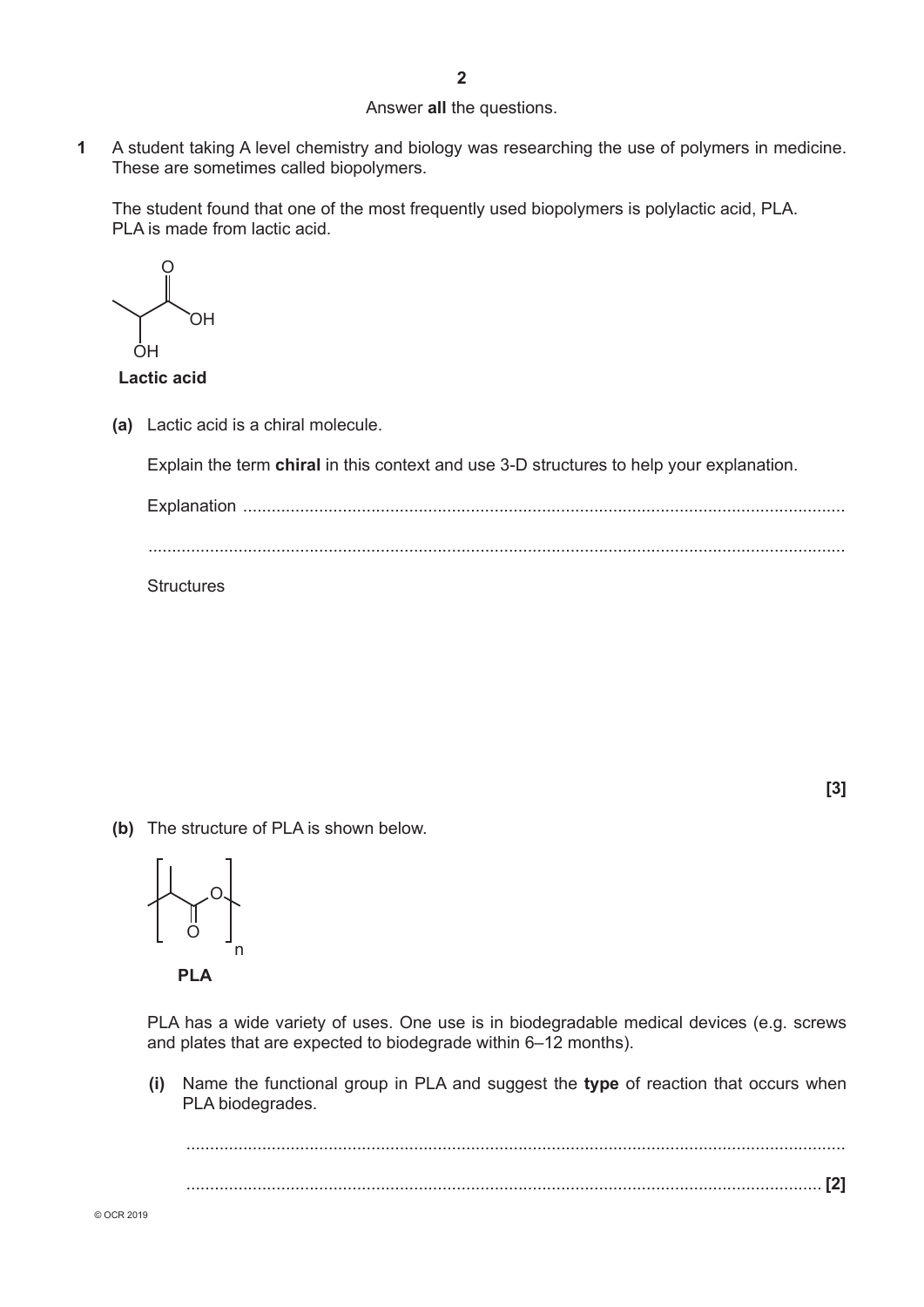State the strongest type of intermolecular bonding that occurs between PLA polymer  $(ii)$ chains. Explain, in terms of electronegativity, how this intermolecular bonding arises. (c) The industrial manufacture of PLA uses heterogeneous catalysts. A simple model of heterogeneous catalysis has four steps. Describe the four steps involved. 

 $[2]$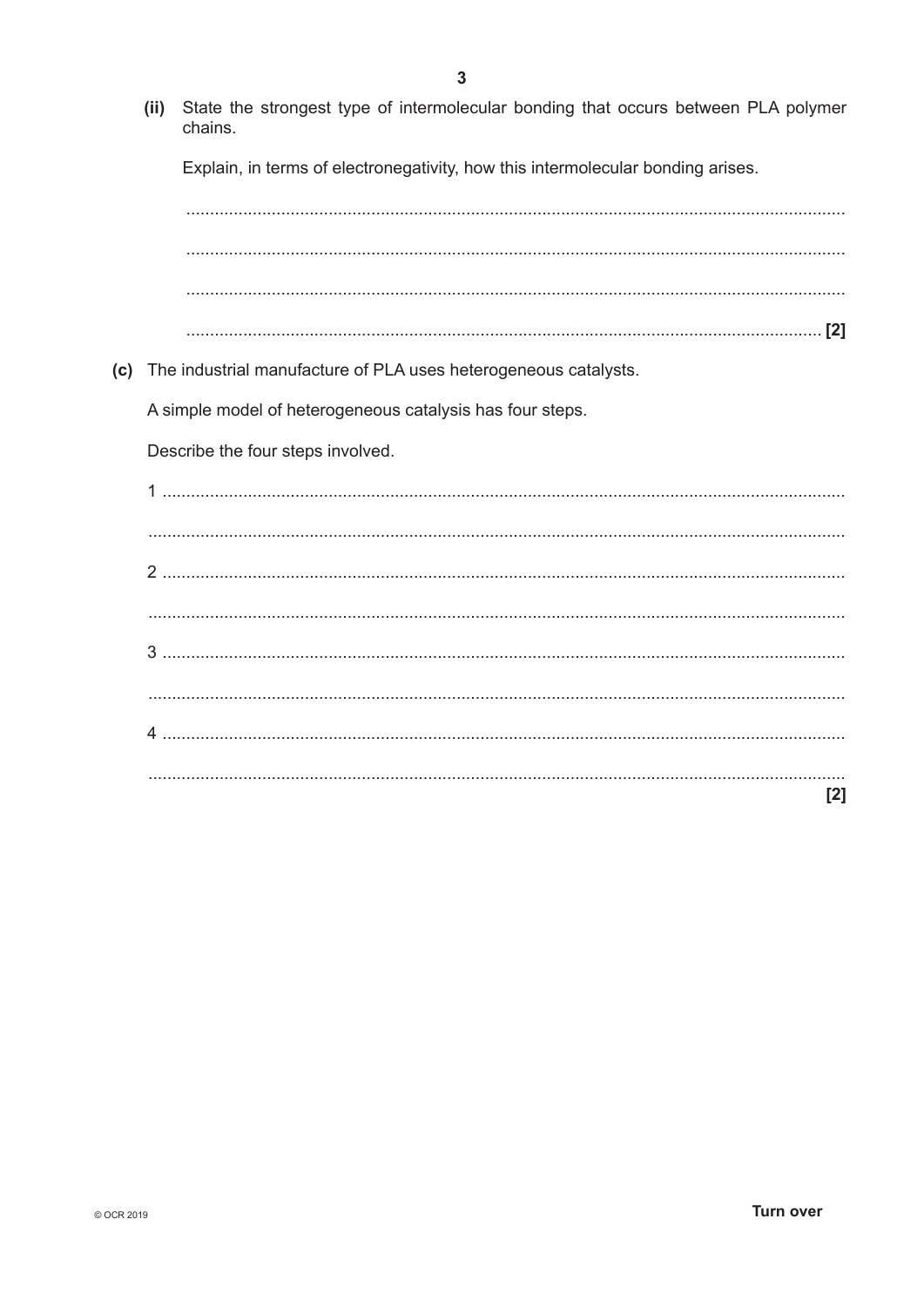**2** A pair of chemistry students are asked to prepare a sample of paracetamol. They use the reaction shown in **Fig. 2.1**.



4-aminophenol ethanoic anhydride paracetamol ethanoic acid



- **(a)** Identify the **two** functional groups in paracetamol, apart from the benzene ring.
	- 1 ................................................................................................................................................ 2 ........................................................................................................................................... **[2]**
- **(b)** The reactant 4-aminophenol can be made from phenol in the two-step synthesis shown below.



Name the **type** of reaction for each step.

Write your answers on the dotted lines. **[2]**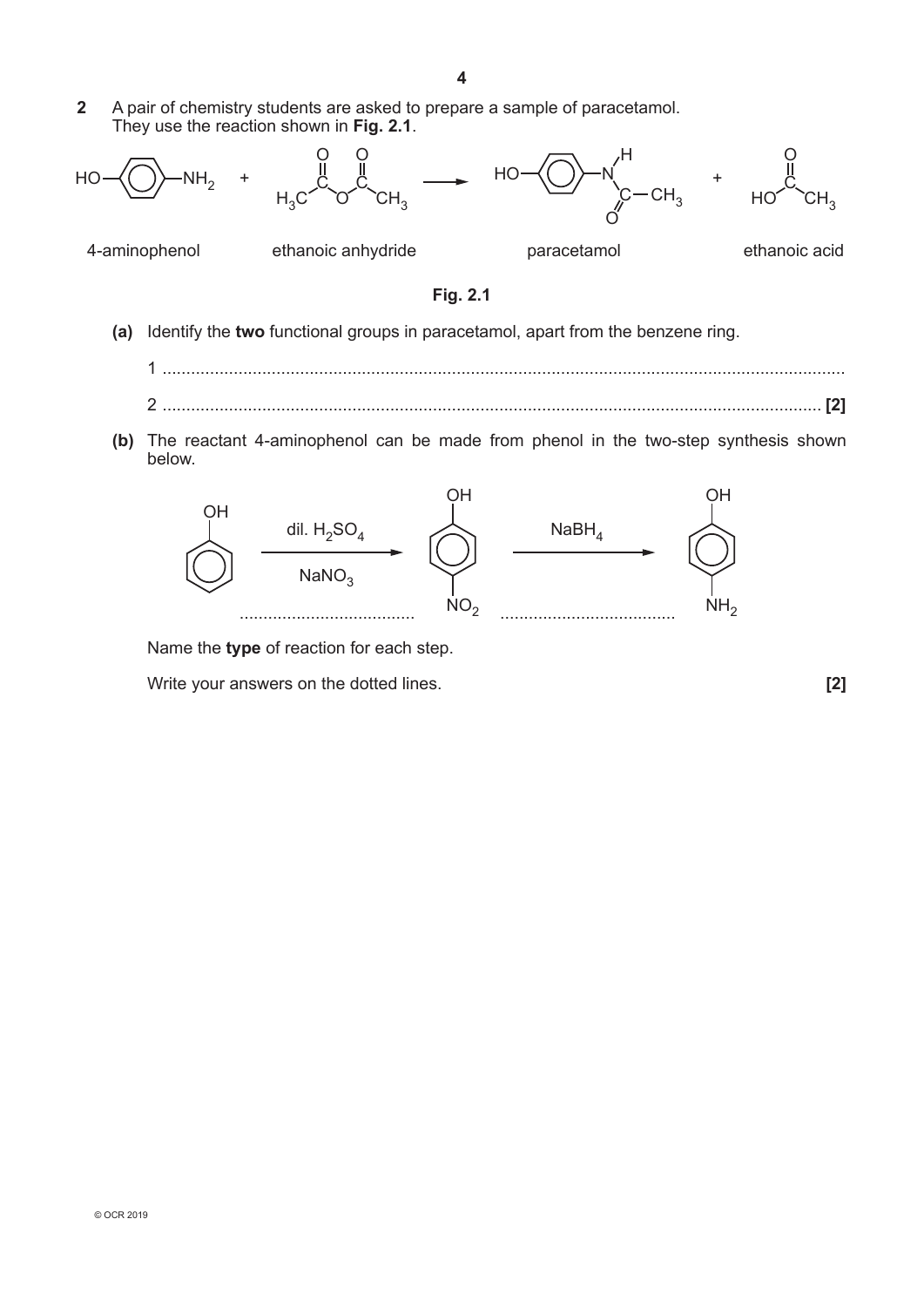**(c) Fig. 2.2** shows some information found on a bottle of ethanoic anhydride.

The students use the information in **Fig. 2.2** to write a risk assessment for ethanoic anhydride.

| <b>Ethanoic</b><br>anhydride | <b>Hazards</b>                         |
|------------------------------|----------------------------------------|
|                              | Flammable                              |
|                              | Harmful by inhalation and if swallowed |
|                              | Corrosive - causes burns               |



Suggest **three** precautions that the students should take when using ethanoic anhydride.

**(d)** The mechanism for the reaction for the formation of paracetamol is shown in **Fig. 2.3**.



**Fig. 2.3**

Mark curly arrows to show the electron movements that occur in the **intermediate** to allow formation of the products in **Fig. 2.3**. **[1]**

© OCR 2019 **Turn over**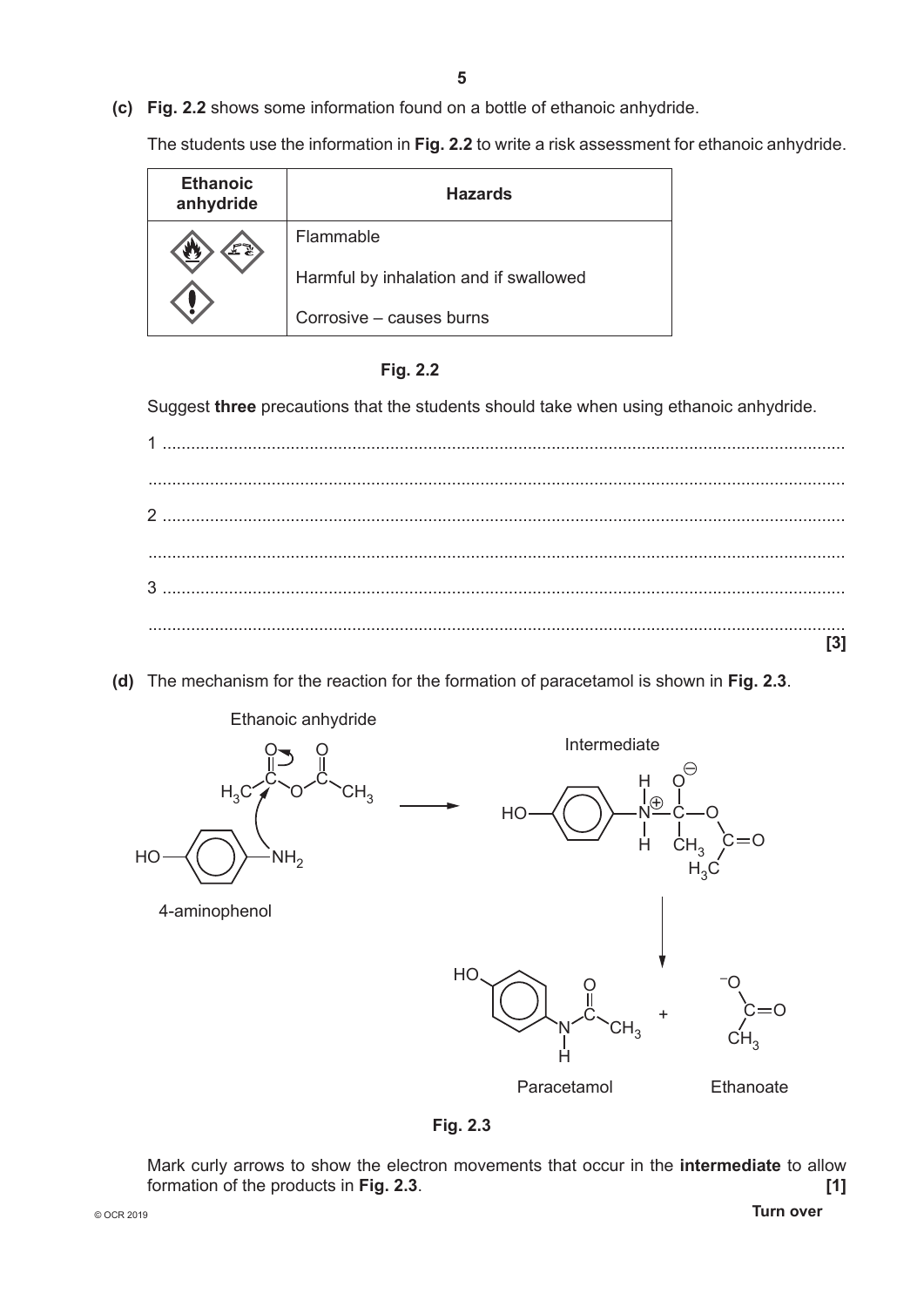(e) The students carry out the preparation using water as solvent. Paracetamol is insoluble in water.

The students use the apparatus in Fig. 2.4 to separate the paracetamol from the reaction mixture.



Fig. 2.4

Name the technique in Fig. 2.4 and explain how this apparatus is used to get a sample  $(i)$ of impure solid paracetamol.

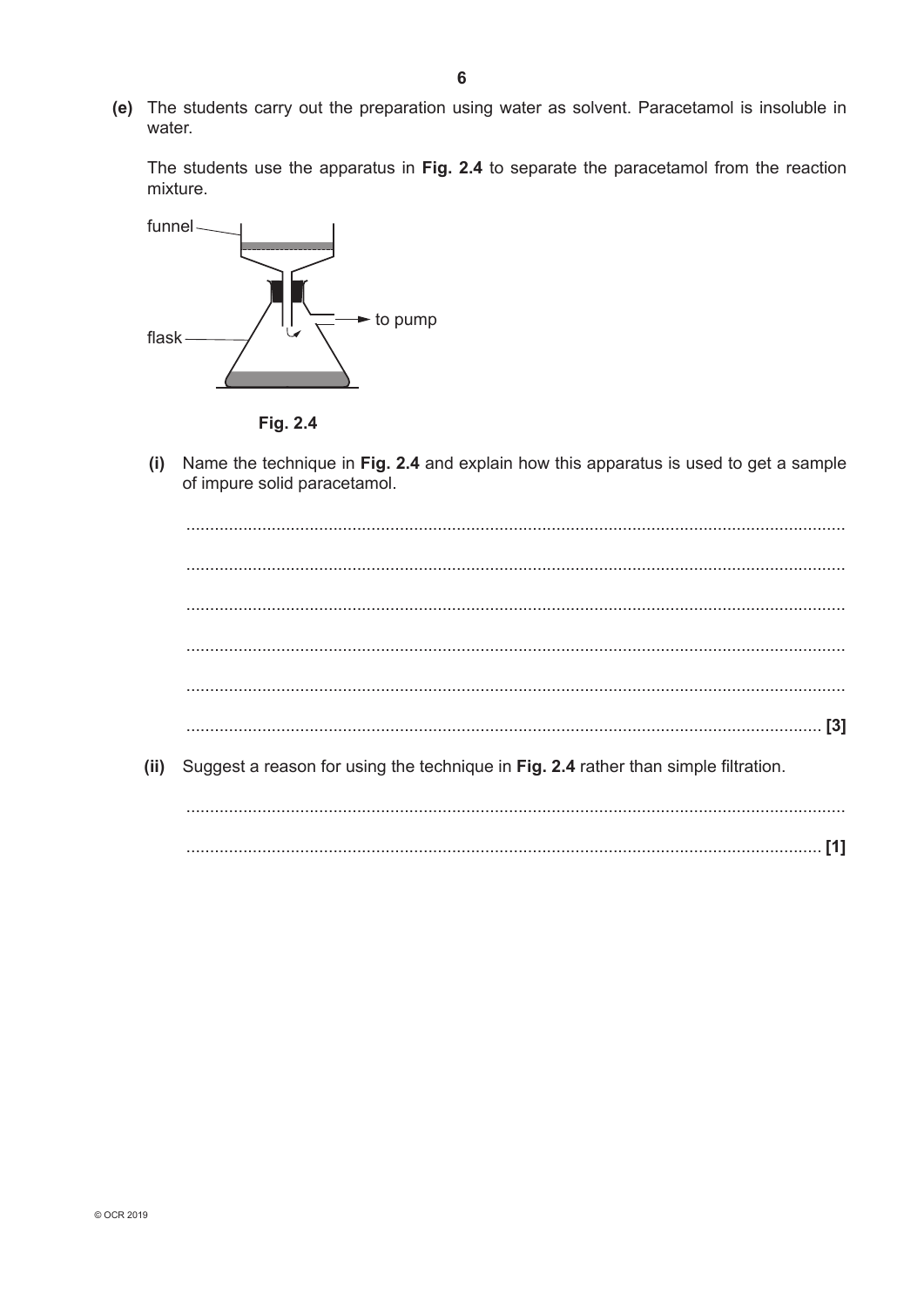**Fig. 2.1** is repeated below.



4-aminophenol ethanoic anhydride paracetamol ethanoic acid

**Fig. 2.1**

**(f)** The students then recrystallised their paracetamol sample.

The students started with a mass of 2.1g of 4-aminophenol and used excess ethanoic anhydride.

The mass of the dried recrystallised paracetamol produced was 1.5g.

Calculate the percentage yield for the students' reaction.

Give your answer to an **appropriate** number of significant figures.

percentage yield = ...................................................... % **[3]**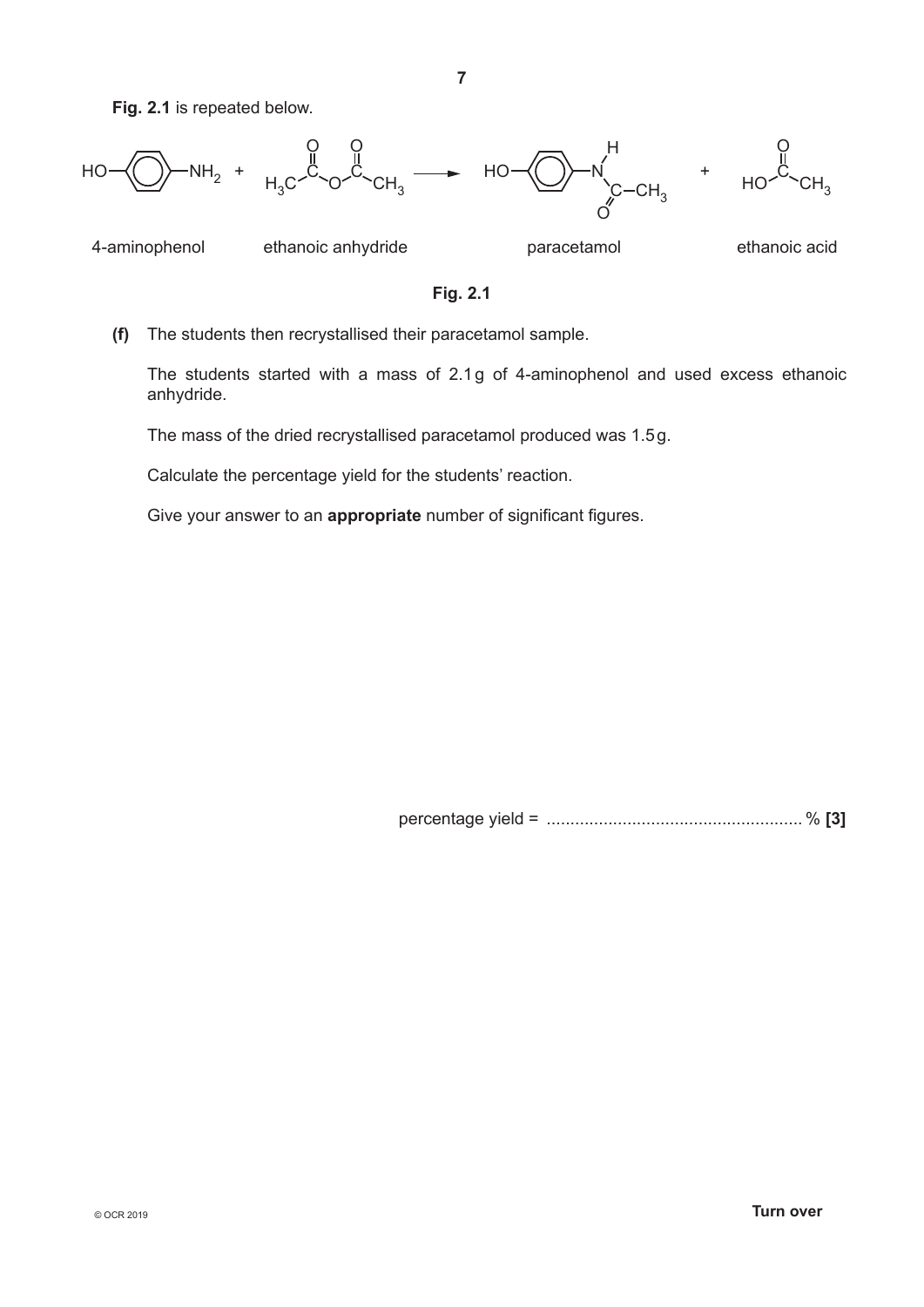**(g)** The students sent pure samples of their reagents and products to a university lab. Spectra of all the compounds were produced.

The spectra from **one** of the compounds are shown below.



## **13C NMR spectrum**

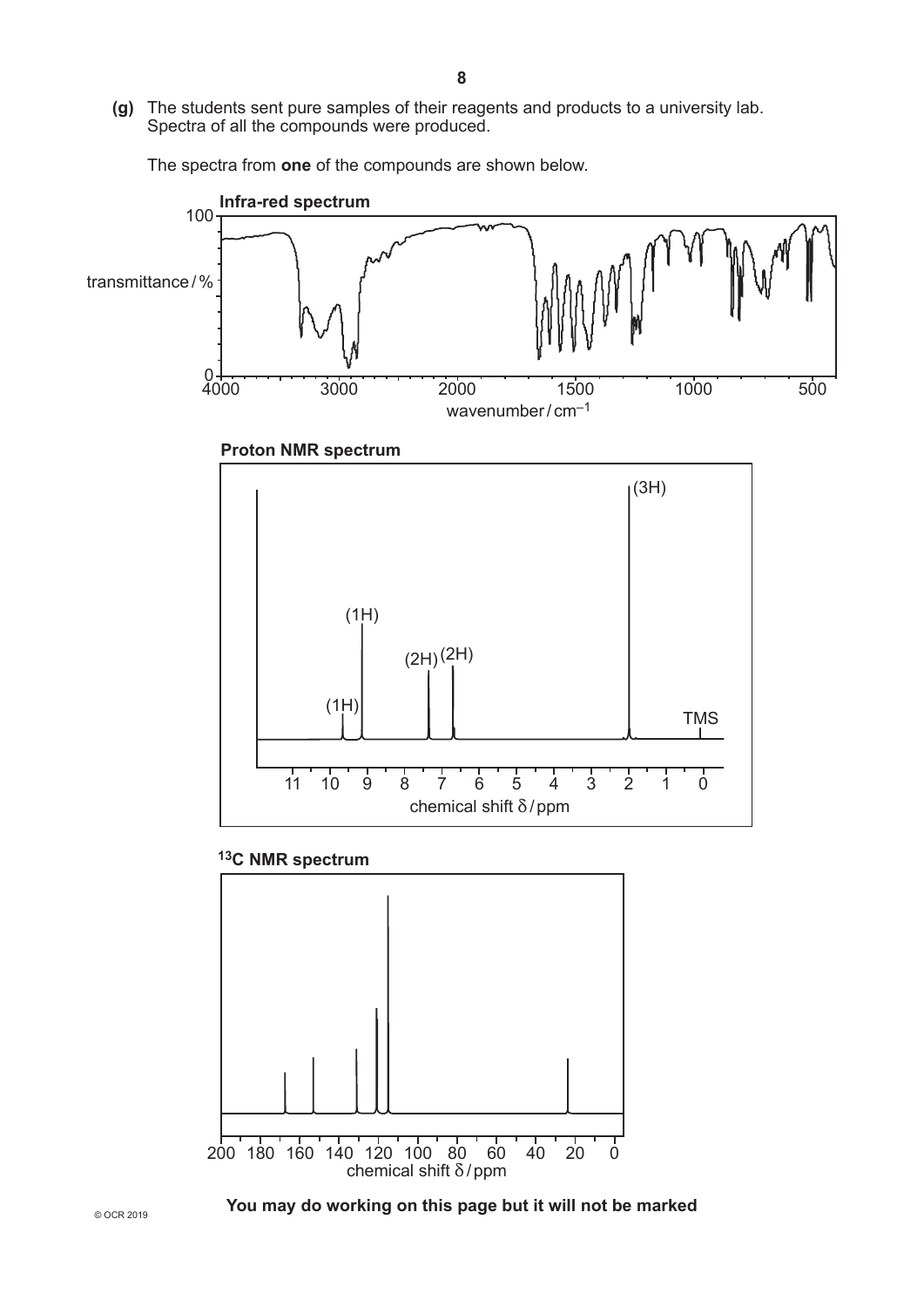| Use pieces of evidence from all the spectra to identify the compound. | [6] |
|-----------------------------------------------------------------------|-----|
|                                                                       |     |
|                                                                       |     |
|                                                                       |     |
|                                                                       |     |
|                                                                       |     |
|                                                                       |     |
|                                                                       |     |
|                                                                       |     |
|                                                                       |     |
|                                                                       |     |
|                                                                       |     |
|                                                                       |     |
|                                                                       |     |
|                                                                       |     |
|                                                                       |     |
|                                                                       |     |
|                                                                       |     |
|                                                                       |     |
|                                                                       |     |
|                                                                       |     |
|                                                                       |     |
|                                                                       |     |
| Additional answer space if required                                   |     |
|                                                                       |     |
|                                                                       |     |
|                                                                       |     |
|                                                                       |     |
|                                                                       |     |
|                                                                       |     |
|                                                                       |     |
|                                                                       |     |
|                                                                       |     |
|                                                                       |     |
|                                                                       |     |
|                                                                       |     |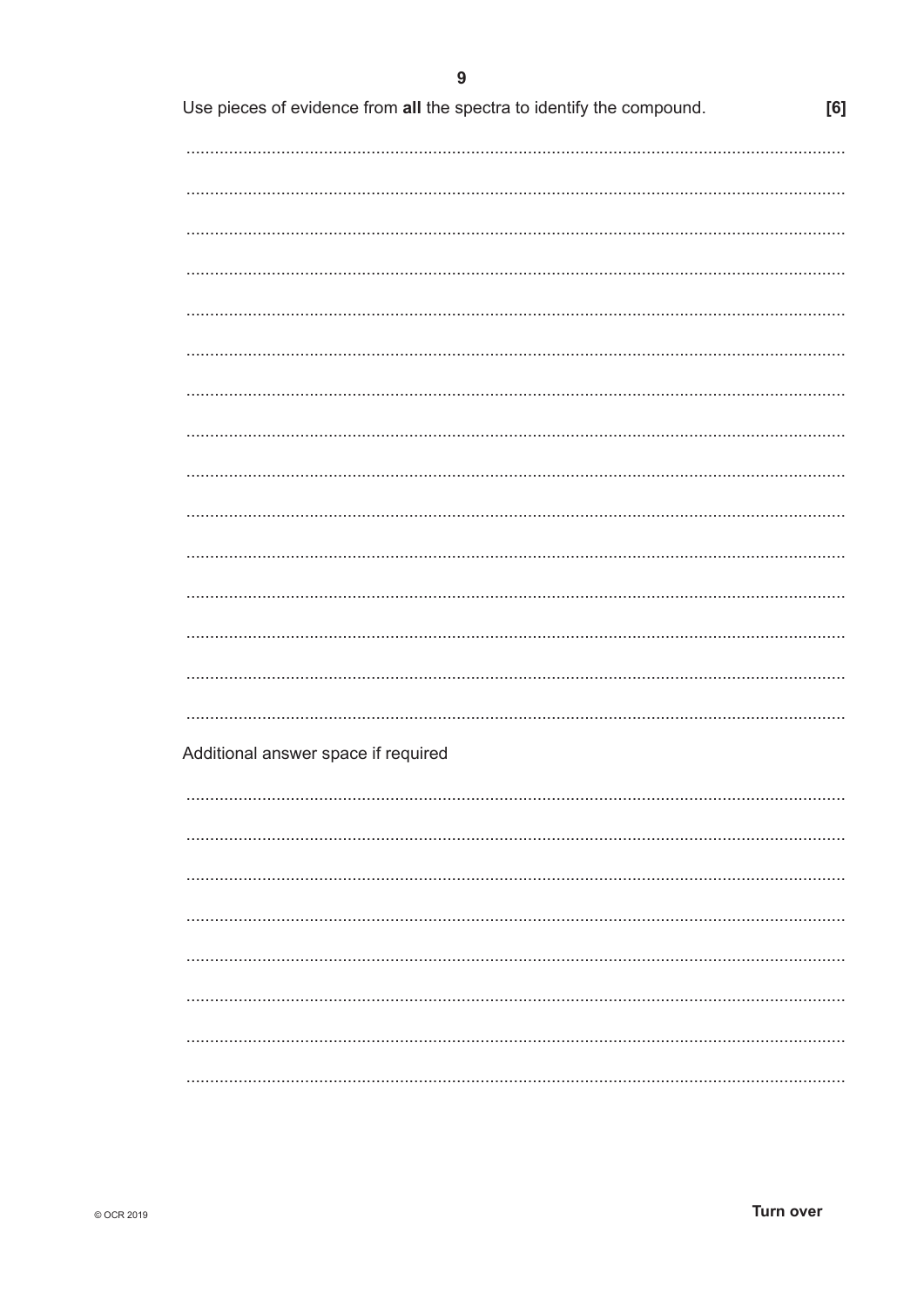**(h)** The mass spectrum of ethanoic acid is shown below.

### **Mass Spectrum**

© National Institute of Standards and Technology, webbook11@nist.gov. Item removed due to third party copyright restrictions. Link to material: https://webbook.nist.gov/cgi/ cbook.cgi?Spec=C64197&Index=0&Type=Mass&Large=on

 **(i)** Give the structures that produce the peaks at:

| (ii) Suggest why there is a small peak at 61. |  |
|-----------------------------------------------|--|
|                                               |  |
|                                               |  |
|                                               |  |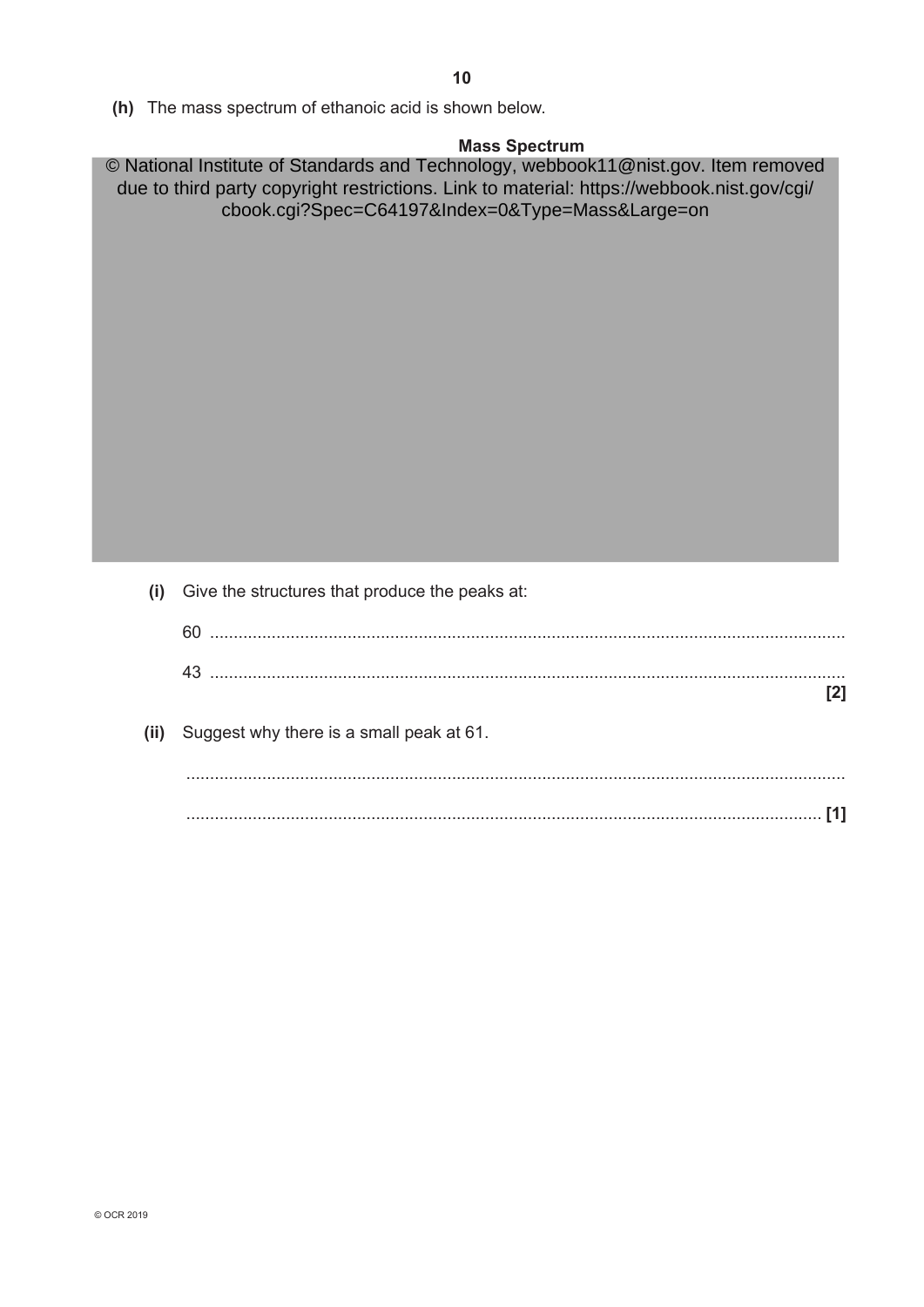**BLANK PAGE**

## **PLEASE DO NOT WRITE ON THIS PAGE**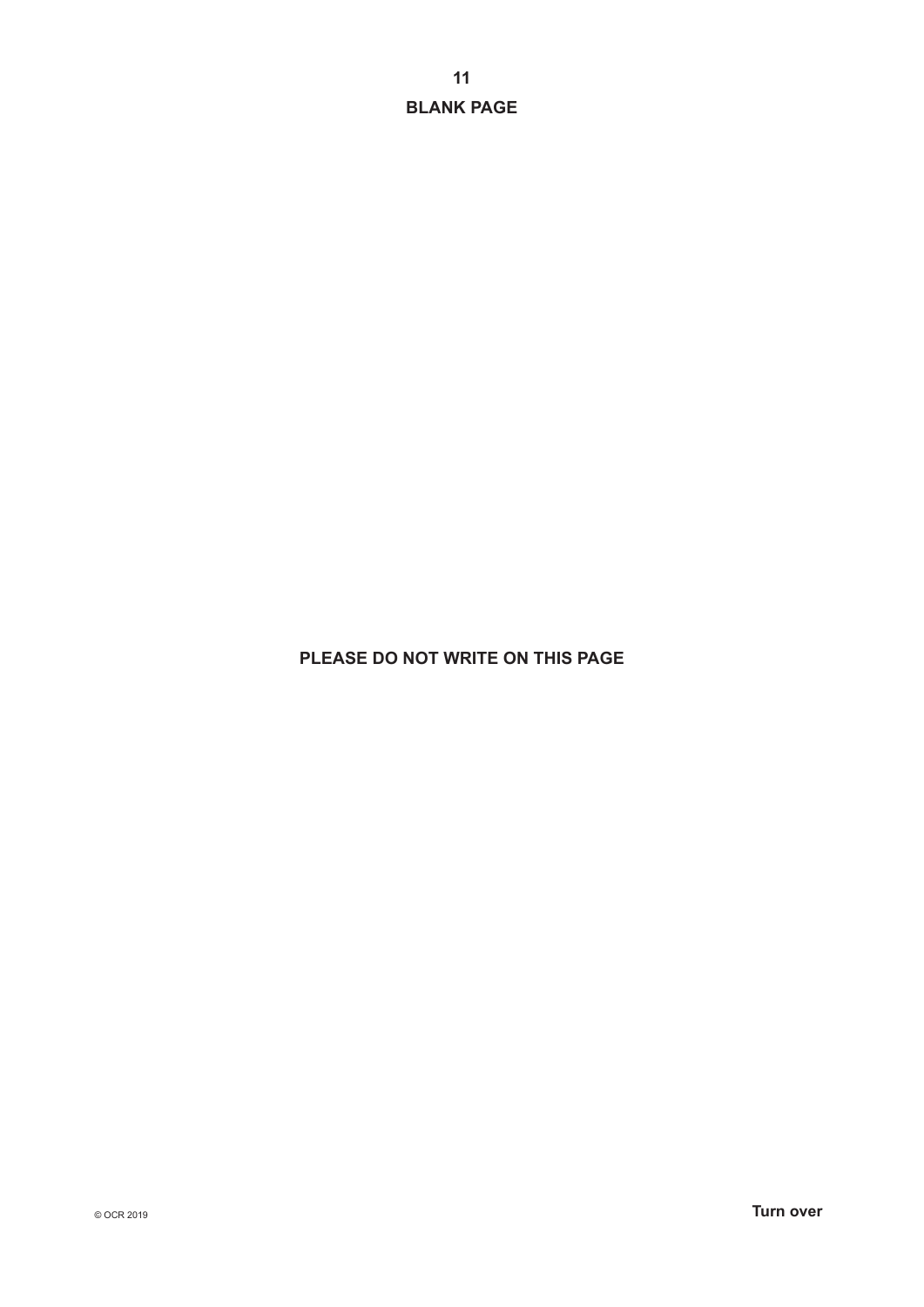**3** A group of students are investigating the properties of weak acids and buffer solutions.

They take measurements of the pH of some solutions before and after adding an equal volume of 0.01moldm−3 sodium hydroxide solution.

| <b>Experiment</b> | <b>Original solution</b>                                                                                            | pH before addition | pH after addition |
|-------------------|---------------------------------------------------------------------------------------------------------------------|--------------------|-------------------|
| A                 | $0.01$ moldm <sup><math>-3</math></sup> ethanoic acid                                                               | 3.4                | 8.2               |
| в                 | 0.1 moldm <sup><math>-3</math></sup> ethanoic acid<br>plus an equal volume of<br>0.1 moldm $^{-3}$ sodium ethanoate | 4.8                | 4.9               |
| C                 | 0.1 moldm $^{-3}$ sodium ethanoate                                                                                  | 8.9                | 11.7              |
| D                 | Distilled water                                                                                                     | 70                 |                   |

Some of the students' results are shown in the table below.

**(a)** The solution in experiment **B** is behaving as a buffer solution.

Explain the meaning of the term **buffer solution**.

................................................................................................................................................... ................................................................................................................................................... ................................................................................................................................................... .............................................................................................................................................. **[2]**

**(b)**  $K_a$  for ethanoic acid is 1.7 × 10<sup>-5</sup> moldm<sup>-3</sup>.

Show by calculation that the initial pH in experiment **B** is 4.8.

|            |                                                                         | [2] |
|------------|-------------------------------------------------------------------------|-----|
|            | (c) Explain why the pH of sodium ethanoate in experiment C is alkaline. |     |
|            | Include an equation in your answer.                                     |     |
|            |                                                                         |     |
|            |                                                                         |     |
|            |                                                                         |     |
| © OCR 2019 |                                                                         |     |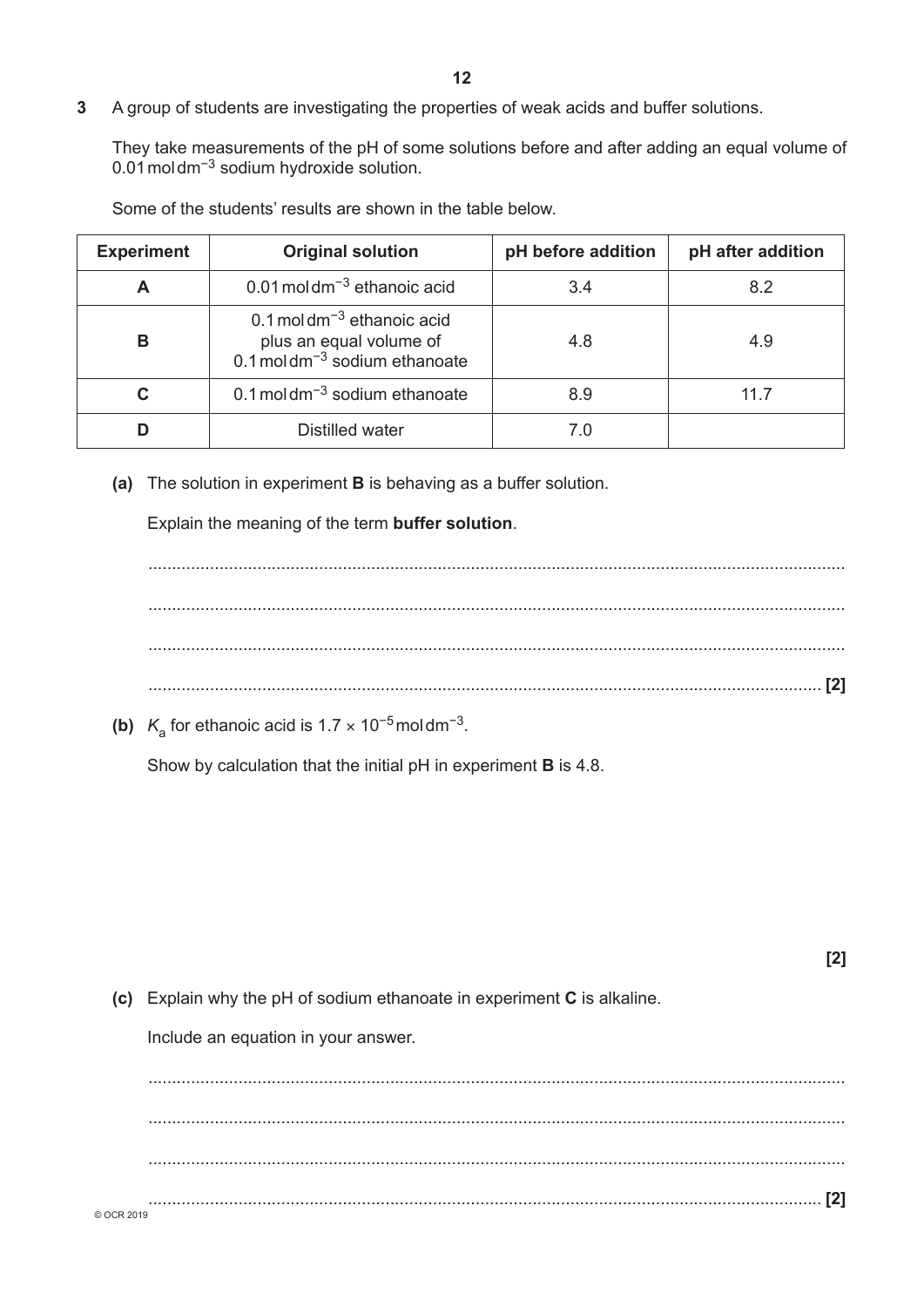**(d)** Calculate the pH of the solution formed after the addition of sodium hydroxide solution in experiment **D**.

pH = ......................................................... **[3]**

**(e)** In a follow-up experiment, 25.0cm3 of the ethanoic acid solution is titrated with a solution of sodium hydroxide of unknown concentration and the following graph is obtained.



Suggest a suitable practical procedure that would enable this graph to be obtained.

................................................................................................................................................... ................................................................................................................................................... ................................................................................................................................................... ................................................................................................................................................... .............................................................................................................................................. **[3]**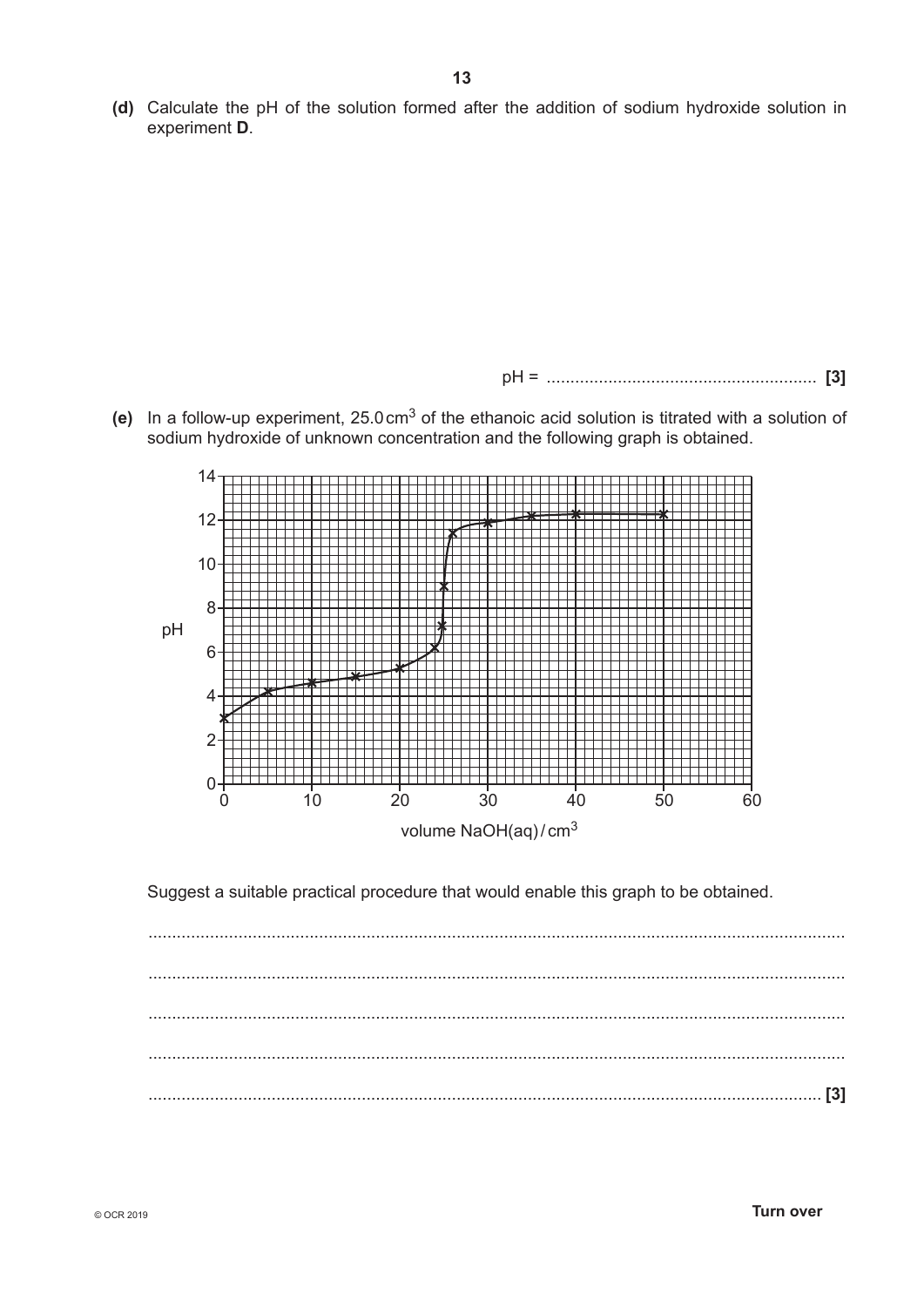- **4** This question refers to the **Practical Insert** that is provided as an insert to this paper.
	- **(a)** Suggest why the titre values in **Table 2** increase from sample 1 to sample 4.

.............................................................................................................................................. **[1]**

- **(b)** The students use a titre value of 8.00cm3 to calculate the mass of iron in the spinach in sample 4.
	- **(i)** Show how the students calculated the value of 8.00cm3 as their titre for the calculation.

...................................................................................................................................... **[1]**

 **(ii)** Foods 'high' in iron usually contain more than 4mg of iron per 100g of foodstuff. A student states that the data in **Tables 1** and **2** show that spinach is 'high in iron'.

Comment on the student's statement.

Show calculations to support your comments, using the data for **sample 4**.

 ........................................................................................................................................... ........................................................................................................................................... ........................................................................................................................................... ...................................................................................................................................... **[4]**

- **(c)** A student suggests that the titre values in the experiment are too small and give an unacceptable error for the final answer.
	- **(i)** Calculate the percentage uncertainty in titre 1 for **sample 4**.

percentage uncertainty = ..................................................... % **[1]**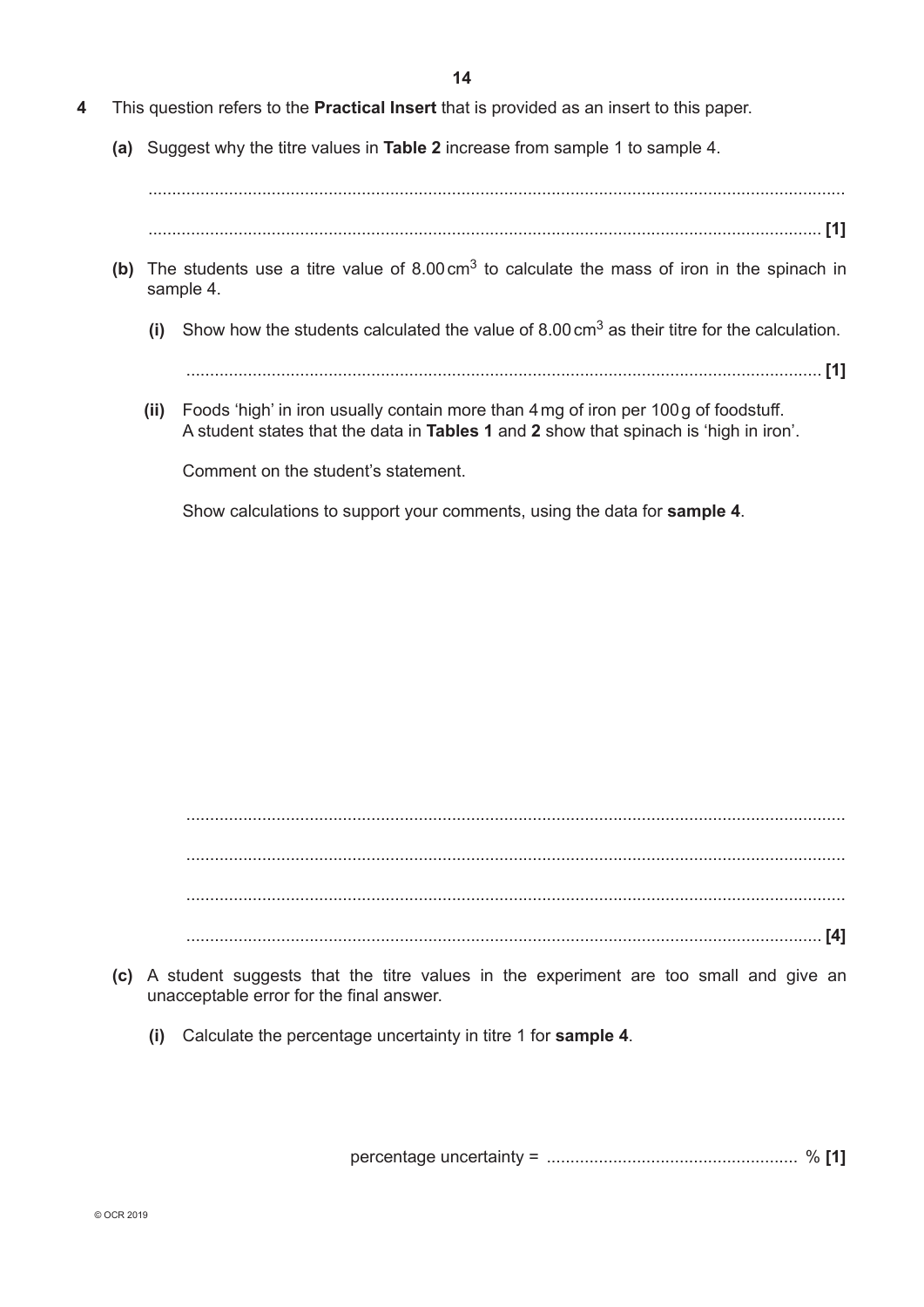(ii) The students want to reduce the percentage uncertainty in the titre values, while using the same equipment.

Suggest two ways in which they can do this.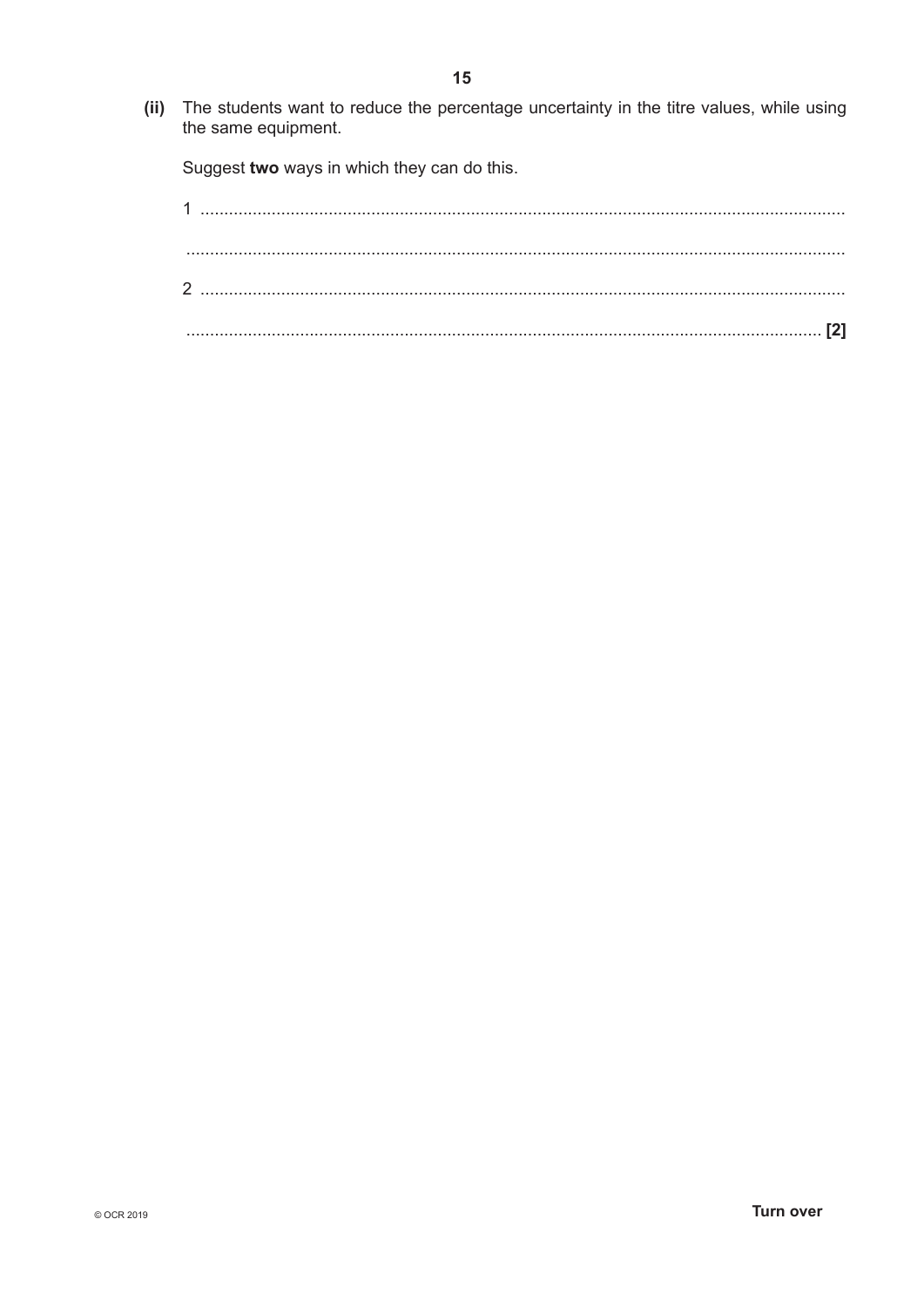(d)\* There are several d block metal ions, including complex ions, mentioned in the insert. These ions are different colours.

Explain the term complex ion and why different complexes of d block elements have different colours.

| Give examples from the Insert.      | [6] |
|-------------------------------------|-----|
|                                     |     |
|                                     |     |
|                                     |     |
|                                     |     |
|                                     |     |
|                                     |     |
|                                     |     |
|                                     |     |
|                                     |     |
|                                     |     |
|                                     |     |
|                                     |     |
|                                     |     |
|                                     |     |
|                                     |     |
|                                     |     |
| Additional answer space if required |     |
|                                     |     |
|                                     |     |
|                                     |     |
|                                     |     |
|                                     |     |
|                                     |     |
|                                     |     |

#### **END OF QUESTION PAPER**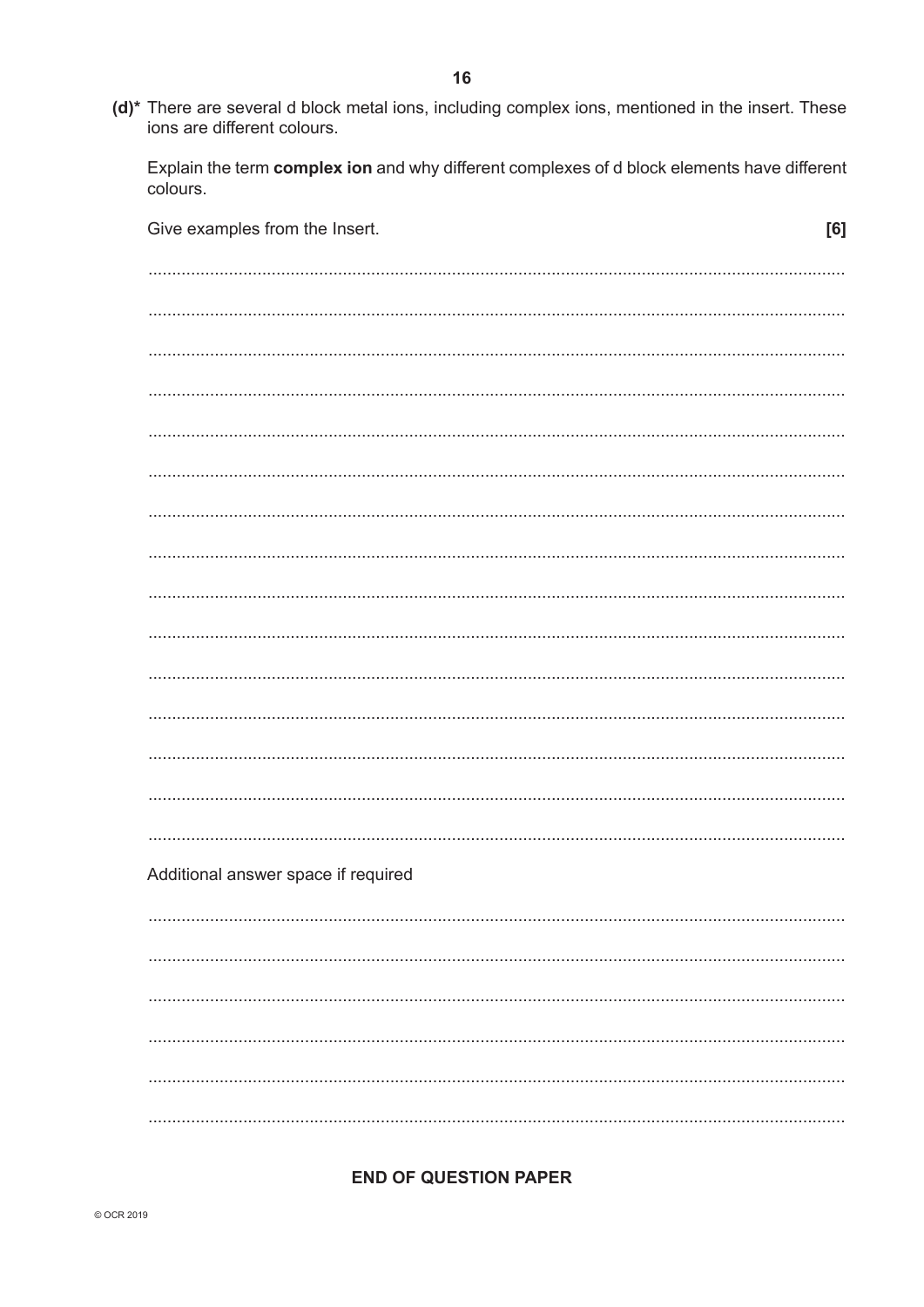## **ADDITIONAL ANSWER SPACE**

If additional space is required, you should use the following lined page(s). The question number(s) must be clearly shown in the margin(s).

© OCR 2019